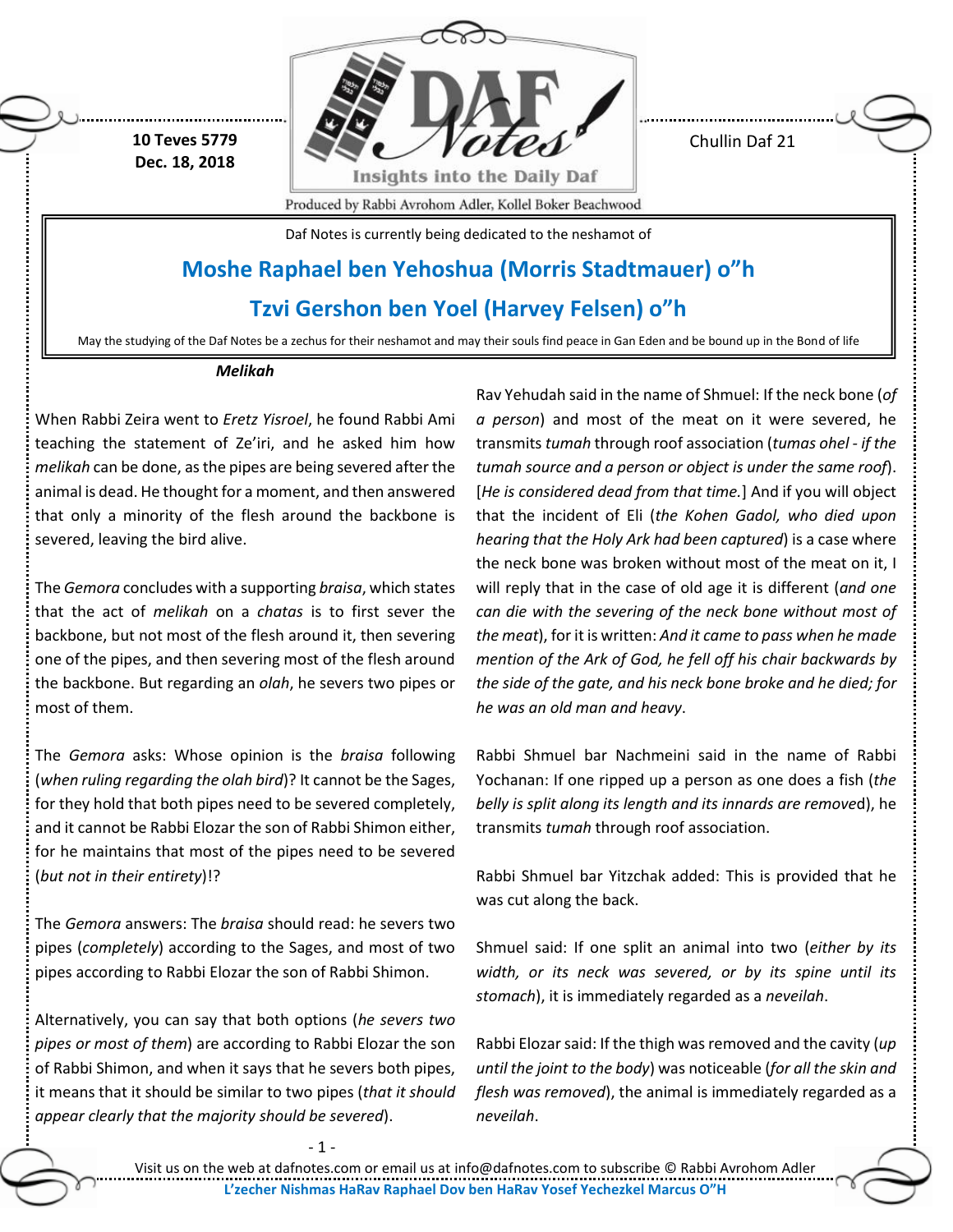

Rava explains this to mean that when the animal is crouching there appears to be something (*a limb*) missing.

It was taught in a *Mishna*: If their heads (*of a sheretz - the Torah enumerates eight creeping creatures whose carcasses transmit tumah through contact*) have been severed, even though their limbs are jerking, they are *tamei*. Their convulsions are similar to the jerking movements of a lizard's tail (*after it has been cut off*).

When the *Mishna* said that their heads were severed, Rish Lakish explains that to mean that their heads were actually cut off (*both pipes were entirely cut*), whereas Rav Assi said in the name of Rabbi Mani that it means cut in the same manner as the separation of the head (*from the body*) of the *olah* bird.

Rabbi Yirmiyah asked Rav Assi: Do you mean 'in the same manner as the separation of the head (*from the body*) of the *olah* bird' according to the view of the Sages, and so you do not disagree at all; or do you mean 'in the same manner as the separation of the head (*from the body*) of the *olah* bird' according to the view of Rabbi Elozar the son of Rabbi Shimon, and so you do disagree?

He replied: I mean, 'in the same manner as the separation of the head (*from the body*) of the *olah* bird' according to the view of Rabbi Elozar the son of Rabbi Shimon, and so we disagree.

There were those who reported the above discussion as follows: Rish Lakish explains that to mean that their heads were actually cut off (*both pipes were entirely cut*), whereas Rav Assi said in the name of Rabbi Mani that it means cut in the same manner as the separation of the head (*from the body*) of the *olah* bird according to the view of Rabbi Elozar the son of Rabbi Shimon, and that is that most of the pipes were severed.

The *Gemora* now cites the *braisa* where the dispute between the Sages and Rabbi Elozar the son of Rabbi Shimon is recorded: It is written: [*For certain sins, one brings a slidingscale offering. If he is wealthy, he brings an animal for a chatas; if he cannot afford one, he brings two birds – one as a chatas and one as an olah*.] *And the second bird he shall prepare as an olah, according to the law*. This means according to the law prescribed for the *chatas* offering of an animal.

The *braisa* proves this: You say that it means 'according to the law prescribed for the *chatas* offering of an animal,' but perhaps it is referring to the law prescribed for the bird *chatas*! This cannot be, for when it says: *And he shall bring it near*, the verse draws a distinction between the bird *chatas* and the bird *olah*. How then must I interpret the verse: *'According to the law*'? It must mean according to the law prescribed for the *chatas* offering of an animal.

We derive the following: Just as the *chatas* of an animal must be brought only from unconsecrated animals, offered only by day, and performed with the *Kohen's* right hand, so too, the *olah* bird must be brought only from unconsecrated animals, offered only by day, and performed with the *Kohen's* right hand.

The *braisa* continues: But perhaps then, just as by the animal *chatas*, one must cut the greater portion of both organs, so too regarding the *olah* bird, one must cut (*through melikah*) the greater portion of both pipes; therefore, the verse states: *And he shall perform melikah. . . and he shall burn it*. Through analogy, we draw the following conclusion: Just as for the purposes of burning, the head and the body are each by itself, so too, regarding the *melikah*, the head and the body should each be by itself (*by severing both pipes*).

Rabbi Yishmael says: '*According to the law*' means, according to the law prescribed for the *chatas* bird. Just as the *melikah* of a *chatas* bird must be done from the nape, so too, the *melikah* of an *olah* bird must be done from the nape.